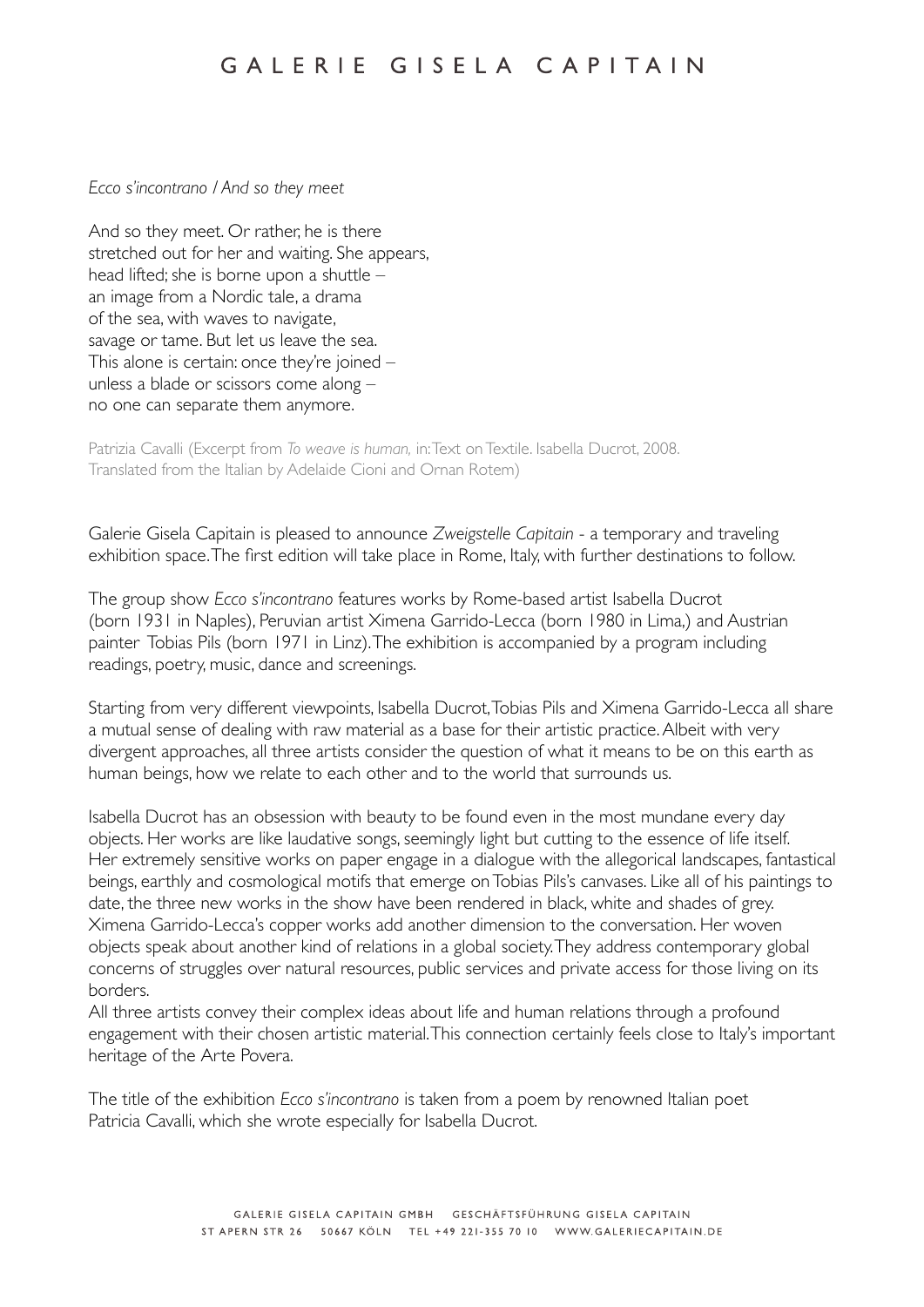*Zweigstelle Capitain* aims to create spaces for people to meet, to exchange ideas, to facilitate new contacts between the artists and the local cultural scene. We strive to interact with an audience interested in culture, including curators, writers, artists, musicians, philosophers, collectors, etc. and to open up a dialogue with the local art scene. With our program accompanying the exhibition we are inviting local artists who engage with music, poetry or dance to create a temporal community that hopefully will last past our stay.

As the world is still on pandemic stand-by and constantly changing, we want to initiate a flexible and movable platform for exhibitions, possibly meaningful for the artists. With such a model, there is no need to limit oneself to a specific city.

Italy is our starting point for our new project since we have already strong ties with the country. Rome as its capital and with its extraordinary cultural richness gives the artists the opportunity to connect with a place immensely saturated with culture. Further exhibitions in Rome and in other cities in Italy will follow. *Zweigstelle* is conceived as a fluid and open-minded platform. It will hopefully convey optimism and a sense of positive curiosity.

The space in Via dei Volsci is a former workshop in the area of San Lorenzo, far away from a being a traditional white cube.

On the occasion of the exhibition opening we will launch Isabella Ducrot's most recent catalogue *Isabella Ducrot. Tendernesses* with a talk between Emanuele Dattilo and Pavel Rebernik.

Zweigstelle Capitain Via dei Volsci 128 00185 Rome, Italy

Opening Saturday, March 5, 4 - 8 pm 5 pm book launch *Isabella Ducrot. Tendernesses* with a talk between Emanuele Dattilo and Pavel Rebernik

Opening times Thursday - Saturday 11 am - 2pm 4 pm - 7 pm and by appointment 0049 172 219 71 21 info@galeriecapitain.de